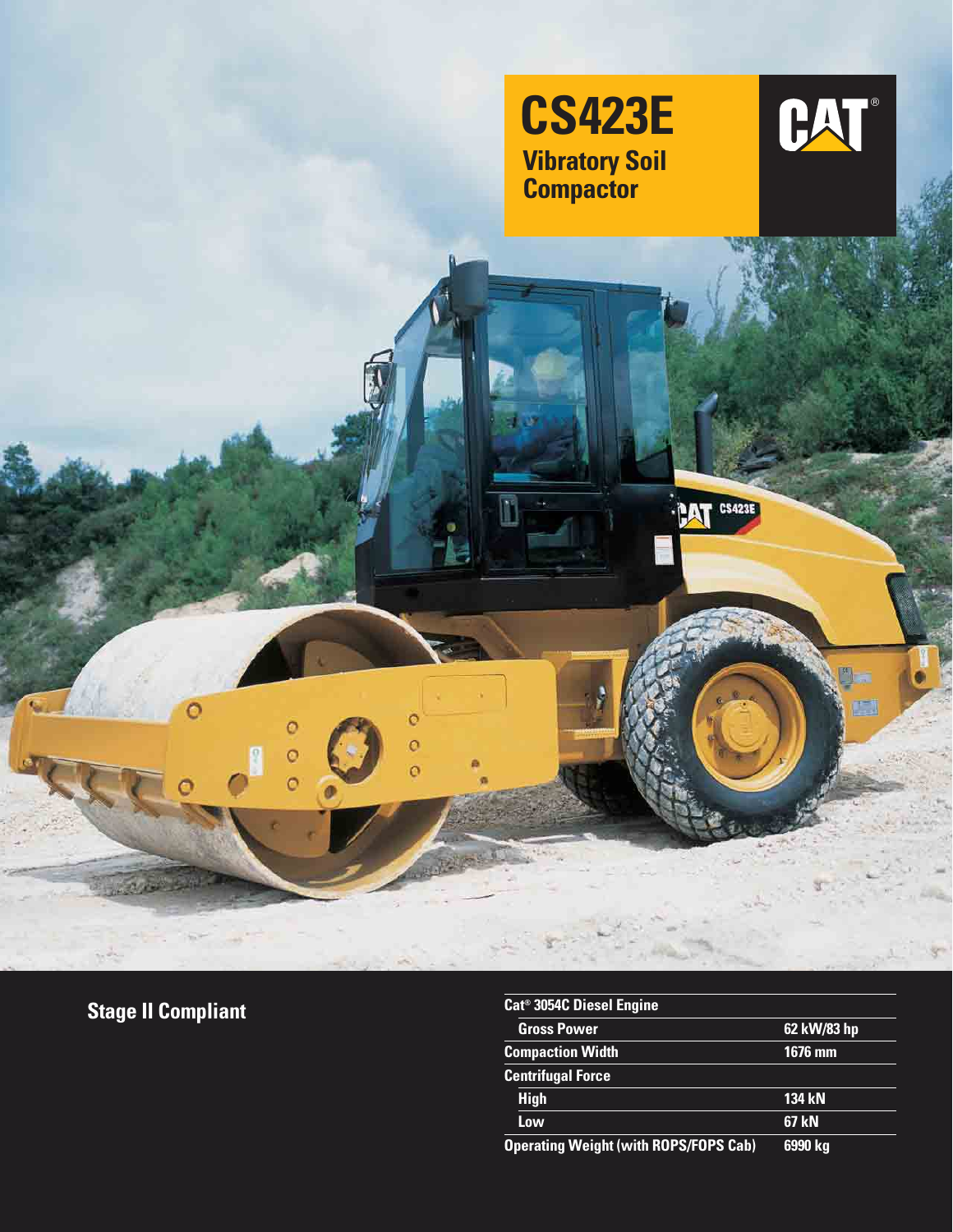## **Introducing the CS423E.**

*Designed to meet your smooth drum compaction needs. Engineered for optimum results, the CS423E features a Caterpillar® 3054C engine rated at 62 kW (83 hp). The CS423E is sized to minimize operating costs and meet the needs of the majority of applications from site preparation to compacting sub-bases for parking lots or roadways. An optional padfoot shell kit increases versatility and a list of several other attachments provides you with exceptional performance in a wider range of applications.*

#### **Engine**

Powered by the 62 kW (83 hp) Caterpillar® 3054C diesel engine, the CS423E provides exceptional performance on flat or aggressive terrain. The 3054C engine meets Stage II emmission regulations. **pg. 4**

## **Dual Propel Pumps**

The exclusive dual pump propel system provides a separate balanced hydraulic flow to both the rear drive axle and the front drum drive motor. This system enables the operator to achieve unmatched gradeability and maintain machine control while compacting on a grade. Dual pumps also minimize drum and wheel spin-out in low traction conditions. **pg. 4**

#### **Vibratory System**

A pod-style weight housing ensures peak vibratory performance and minimal service. The pod is replaceable and features bearing lubrication change intervals of 3 years/3000 hours. **pg. 5**

#### **Padfoot Conversion Kit**

An optional two-piece padfoot conversion kit expands the application range to work in either cohesive or semi-cohesive materials. Simple changing procedure minimizes your conversion time. **pg. 8**

#### **Operator's Station**

 $\triangleright$  Based on the 500D-Series Soil Compactors operator's station, the 400E-Series Soil Compactors feature exceptional operator comfort and unmatched visibility to drum and tire edges. A propel lever wrist rest, grouped control gauges and conveniently located control switches enhance operator productivity and reduce operator fatigue. Four heavy-duty isolation mounts provide a smooth ride. **pg. 6**

# ✔ *New feature*

## *Setting industry standards... again.*

*Based upon the industry-proven reputation of the Caterpillar® 400C-Series Soil Compactors, the new 400E-Series establishes new standards for productivity, comfort and serviceability in the soil compaction industry. The 400E-Series compactors continue to provide exceptional reliability, quality and gradeability that you've come to expect from Caterpillar.*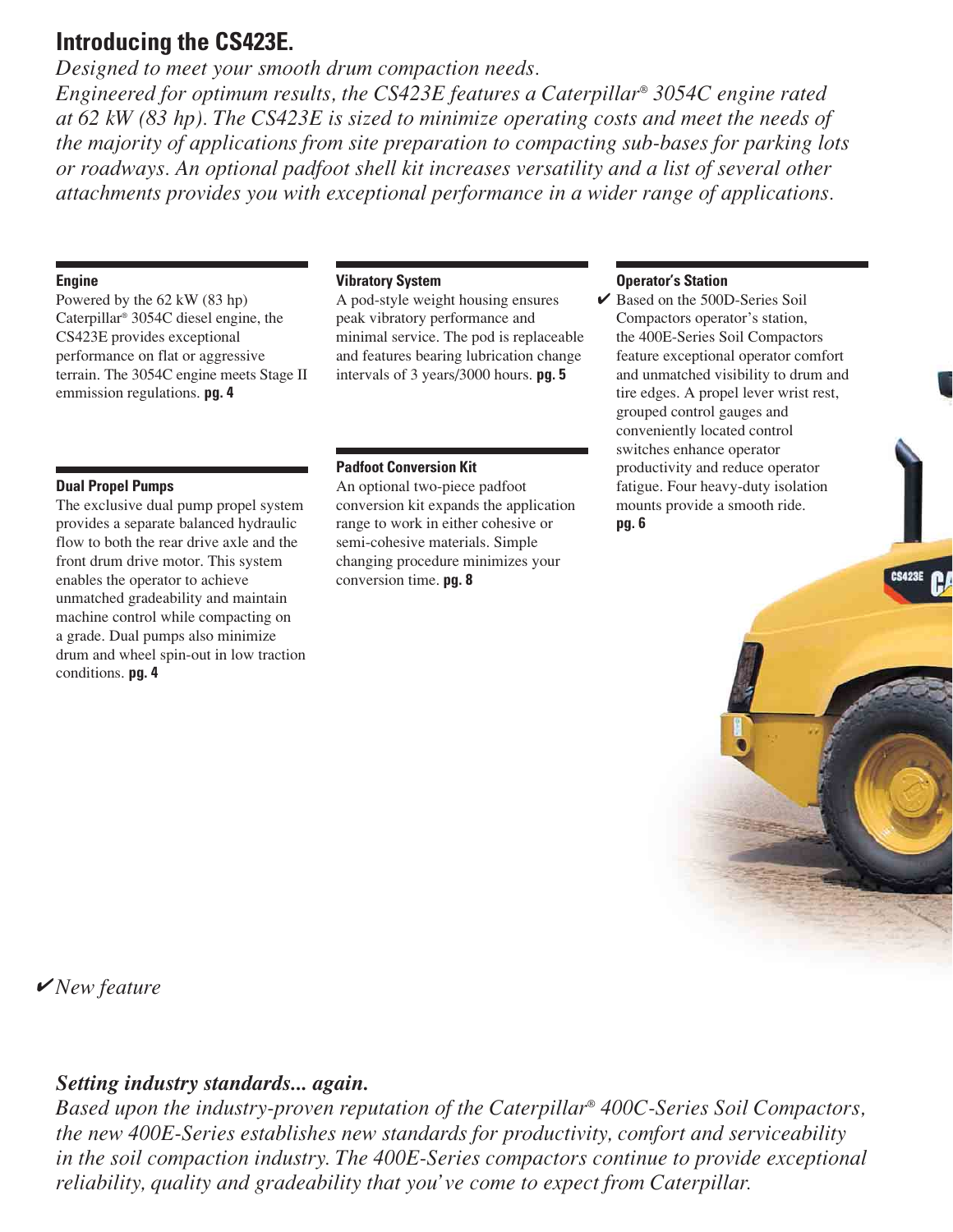#### **Visibility**

 $\vee$  The one-piece sloped hood design  $\vee$ provides exceptional operator visibility to the outside edge of the rear tires and to the rear of the machine. **pg. 6**

## **Cab**

 $\checkmark$  The cab on the 400E-Series Soil Compactors is engineered to provide the operator unparalleled viewing area and comfort. Integrated, factory installed air conditioning is optional. The cab may be an option in some areas and standard in others. Consult your dealer for specifics. **pg. 7**

## **Serviceability**

✔ The newly designed one-piece fiberglass hood tilts forward to allow access to the engine and daily maintenance points. Sealed-for-life bearings in the articulation hitch never need to be greased. Engine lubrication change interval of 500 hours. The operator's station tilts forward to provide access to the hydraulic pumps. **pg. 9**

# $\overline{O}$  $\circ$  $\circ$  $\overline{\circ}$

## *Performance and reliability you can trust.*

*Caterpillar® E-Series Soil Compactors are the benchmark of the soil compactor industry. Durable Cat power train, field-proven hydraulic and vibratory systems and the world's largest and most dedicated dealer support system ensure the 400E-Series Soil Compactors will provide maximum utilization.*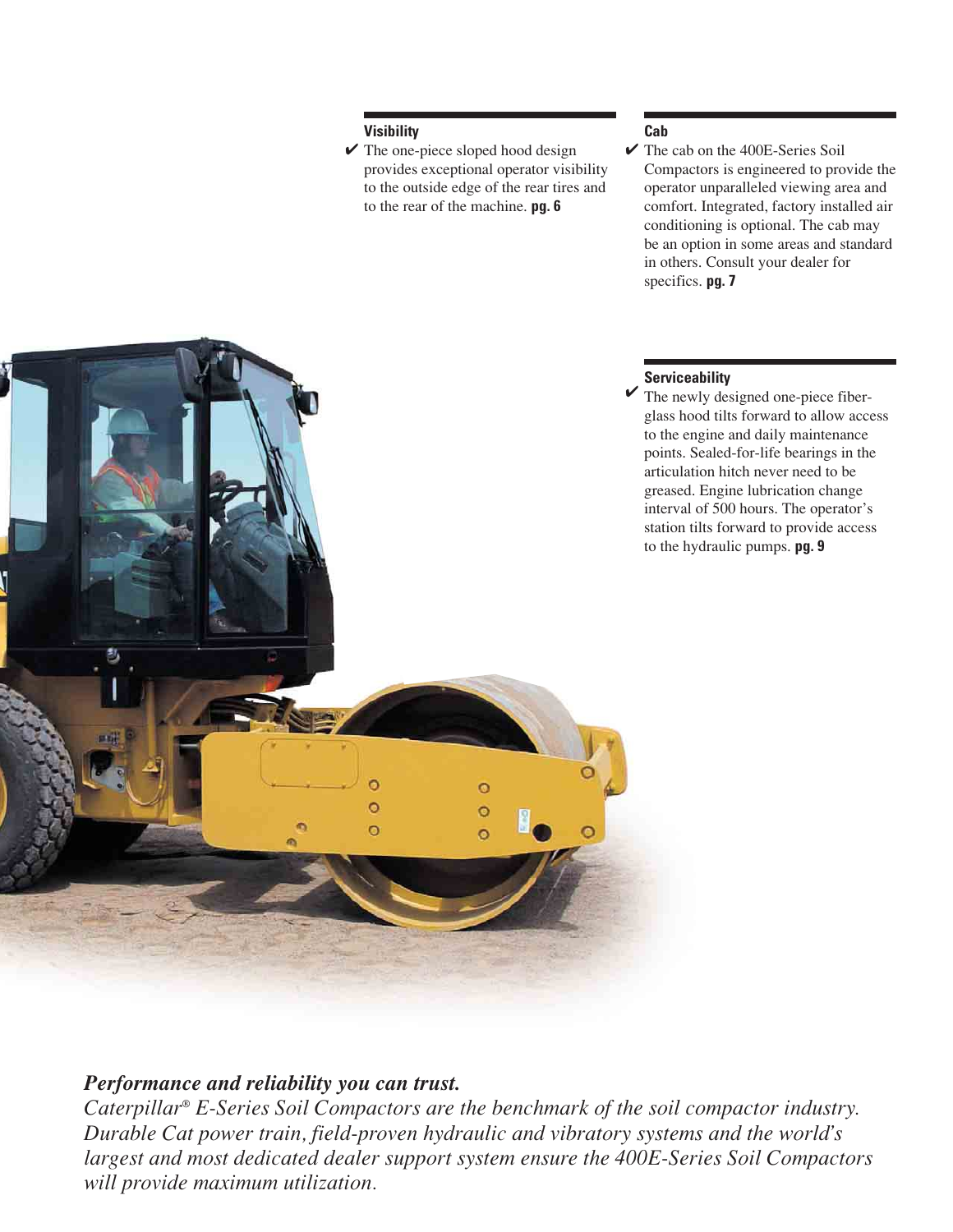# **Caterpillar® 3054C Diesel Engine**

*Industry-proven Caterpillar technology designed to provide performance, reliability and fuel economy.*



**Direct injection fuel system.** Adjustment-free direct injection fuel system provides individually metered high-pressure, direct injection of fuel for maximum efficiency.

**High displacement-to-power ratio.** It ensures long life and exceptional reliability.

**Oil cooler.** Engine oil cooler keeps the engine running cool and maintains the oil integrity.

**Oil pump.** Low-mounted oil pump for quicker startup lubrication.

**Fuel filters and water separator.** Dual fuel filters and water separator offer superior protection for the unit injection system.

**Air inlet heater.** It helps cold weather starting.

**Emission requirements.** This engine meets EU directive 97/68/EC Stage II emission requirements.

## **Dual Pump Propel System**

*Superior tractive effort and gradeability for outstanding productivity and machine control in demanding environments.*



**Dual propel pumps.** Dual propel pumps provide separate, balanced flow to the rear wheel axle and the drum drive motors. Provides superior gradeability and increases tractive effort in soft material.

**Limited slip differential.** It provides balanced tractive effort to both rear wheels.

**Speed ranges.** Two speed ranges for versatile operation. Low speed range for vibratory operation and maximum torque when grade climbing. High speed range moves machine quickly over longer distances.

**Valves.** Flushing valves in each propel circuit help keep hydraulic oil cool and clean.

**Travel Speed.** High travel speed up to 11.5 km/h.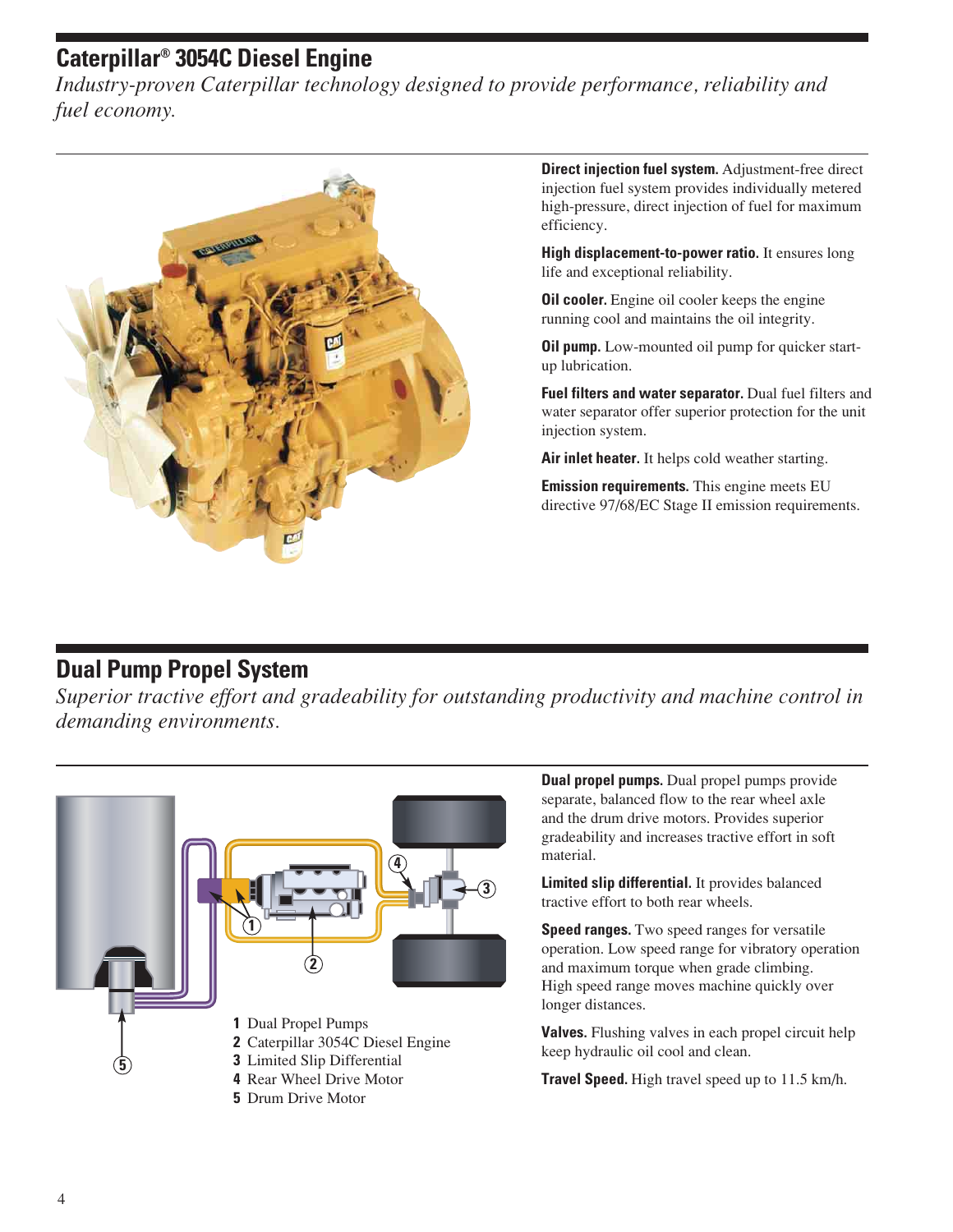## **Vibratory System**

*The pod-style vibratory system delivers superior compactive force while offering serviceability advantages.*



**4** Isolation Mounts

**Pod-style weight housing.** It is assembled and sealed at the factory to ensure cleanliness, longer bearing life and easier field exchange or service.

**Dual amplitude.** It works efficiently in a wider range of applications. Changeable from the operator's station.

**Vibratory frequency.** Vibratory frequency of 31.9 Hz for maximum compaction results. Optional variable frequency available with a frequency range from 23.3-31.9 Hz .

**Heavy-duty bearings.** Large heavy-duty bearings for the eccentric weight shaft allow higher frequency for greater force.

**Service interval.** 3 year/3000 hour vibratory bearing lube service interval reduces maintenance.

**Isolation mounts.** Improved isolation mounts allow more force to be transmitted to the ground and less vibration to the operator.

# **Patented Eccentric Weights**

*Reliable dual amplitude selection and innovative design ensure precise performance.*

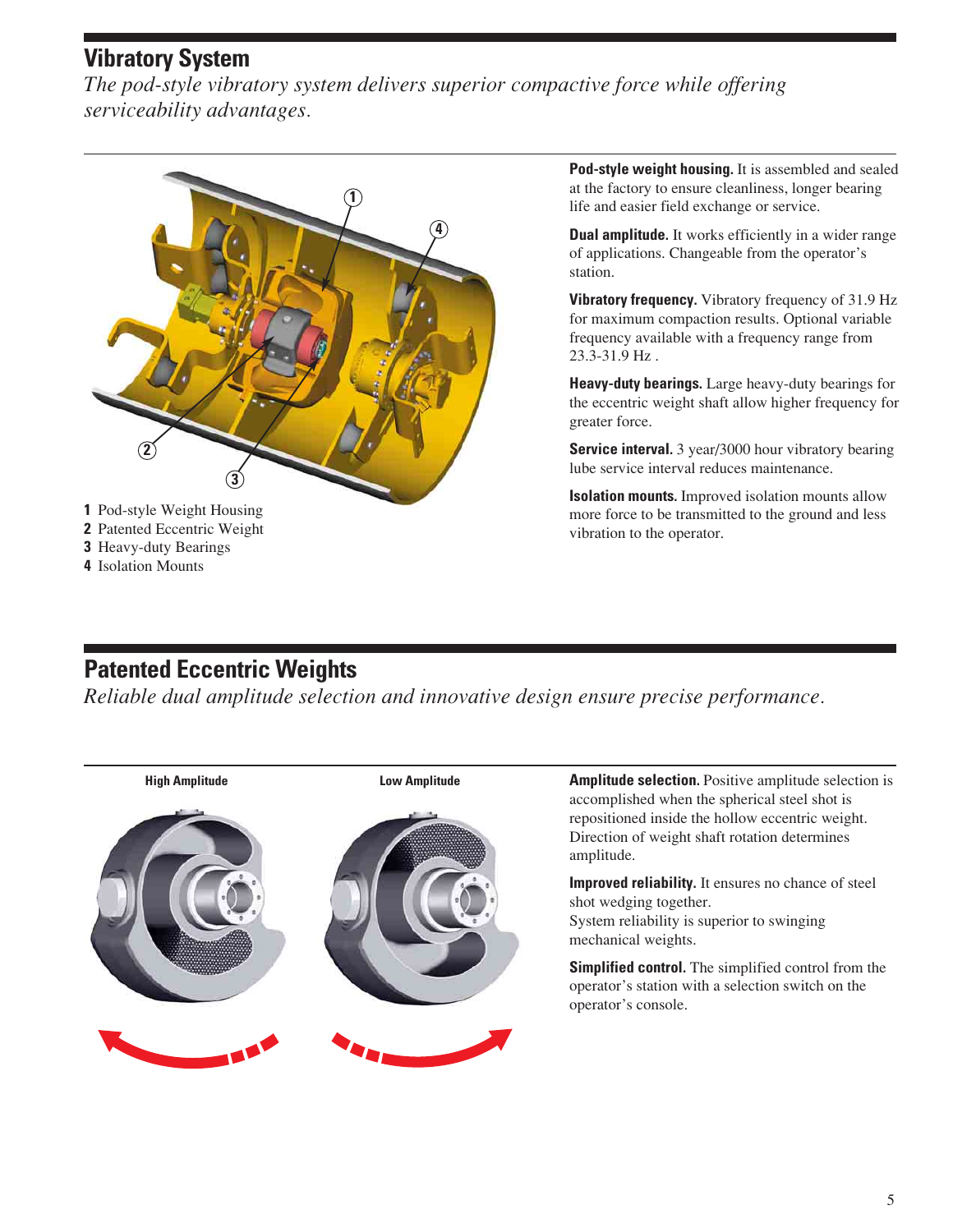# **Operator's Station**

*Ergonomically designed for maximum operator productivity while offering visibility and unmatched comfort.*



**Steering console and operational gauges.** Steering console with foot-rests providing excellent operator's comfort.

**Single lever control.** The Single lever control for propel and vibratory On/Off provides simple and low effort operation. A padded adjustable wrist rest helps reduce operator fatigue.

**Seat.** Comfortable and durable seat has adjustable fore/aft position, bottom cushion height, suspension stiffness and flip-up arm rests.

**Isolated operator's station.** The isolated operator's station with heavy-duty rubber mounts reduce machine vibration transmitted to the operator.

**Floor mat.** Rubber floor mat helps further isolate the operator from machine vibration and noise.

## **One-Piece Hood Design**

*The new one-piece fiberglass hood design provides excellent service access and exceptional operator visibility.*



**Visibility.** The visibility to the drum and tire edges are exceptional. The sloped hood allows the operator to see obstacles measuring 1 meter high located 1 meter to the rear of the machine. Excellent visibility in all directions increases productivity for working near obstructions, in trenches, or maneuvering around the job site.

**One-piece hood.** One-piece fiberglass hood tilts forward to provide unrestricted access to the engine and all service points.

**Gas charged struts.** The gas charged struts easily lifts hood to provide exceptional access to the engine and cooling system.

**Sound levels.** Low sound levels for the operator and the ground crew due to the one-piece hood design and revised cooling air flow through the rear mounted radiator.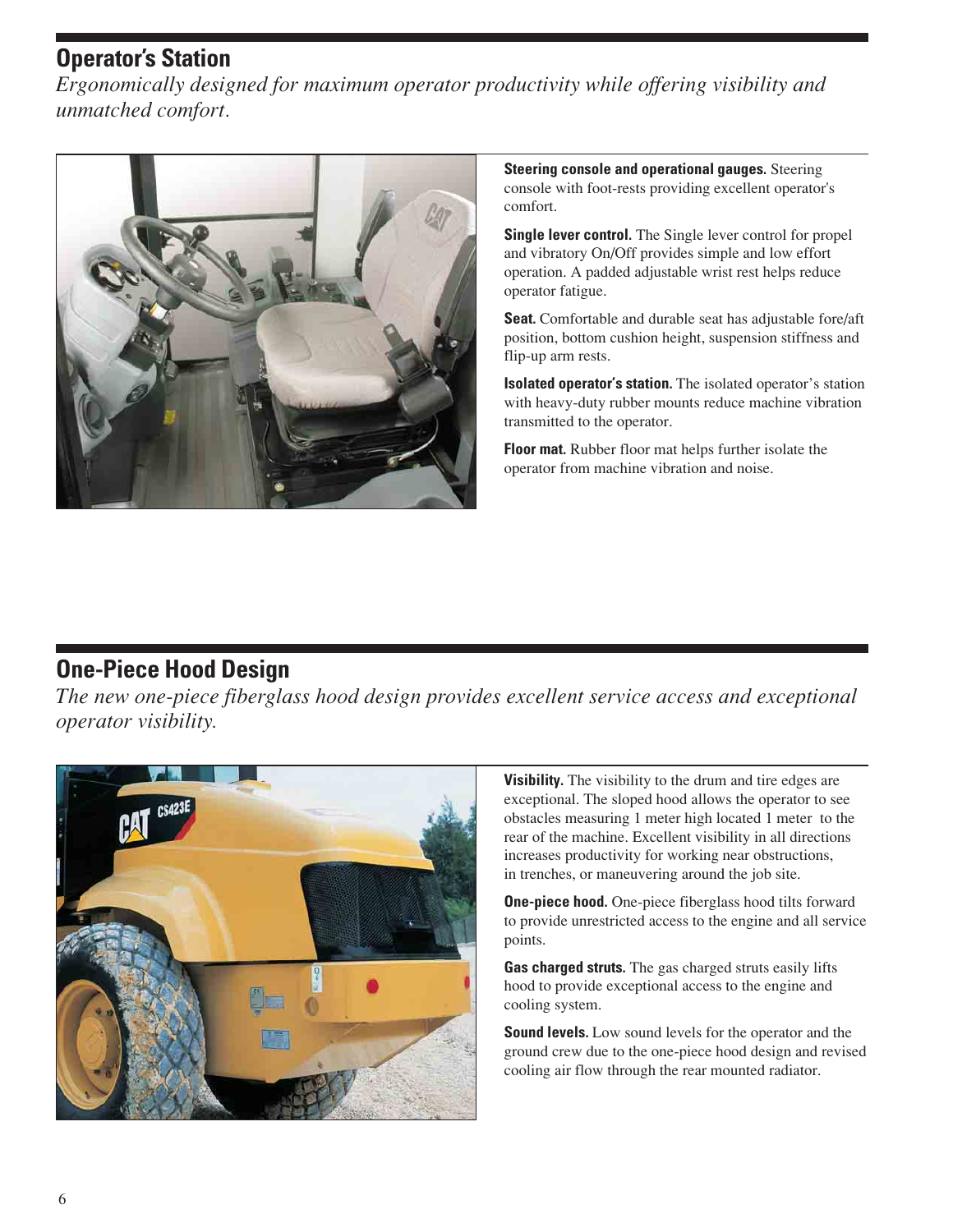# **ROPS/FOPS Cab**

*Optional cab can increase machine utilization in extreme environment conditions and the ergonomic design emphasizes comfort, visibility and easy operation.*

**Cab.** The cab is a spacious and comfortable work environment that includes large windows, more interior room with storage areas, better ergonomics and a dramatic reduction in interior sound levels.

**Windshield.** Full-length glass windshield provides exceptional visibility to the drum.

**Mirrors.** Two exterior rear view mirrors, front and rear working lights included with cab.

**Wipers.** Windshield wipers on front and rear windows allow clear vision in adverse conditions.

**Windows.** Slide-open side windows for cross ventilation.

**Climate control.** The climate control with standard heater and defroster for maximum operator comfort. Optional air conditioning helps keep the cab cool and comfortable.

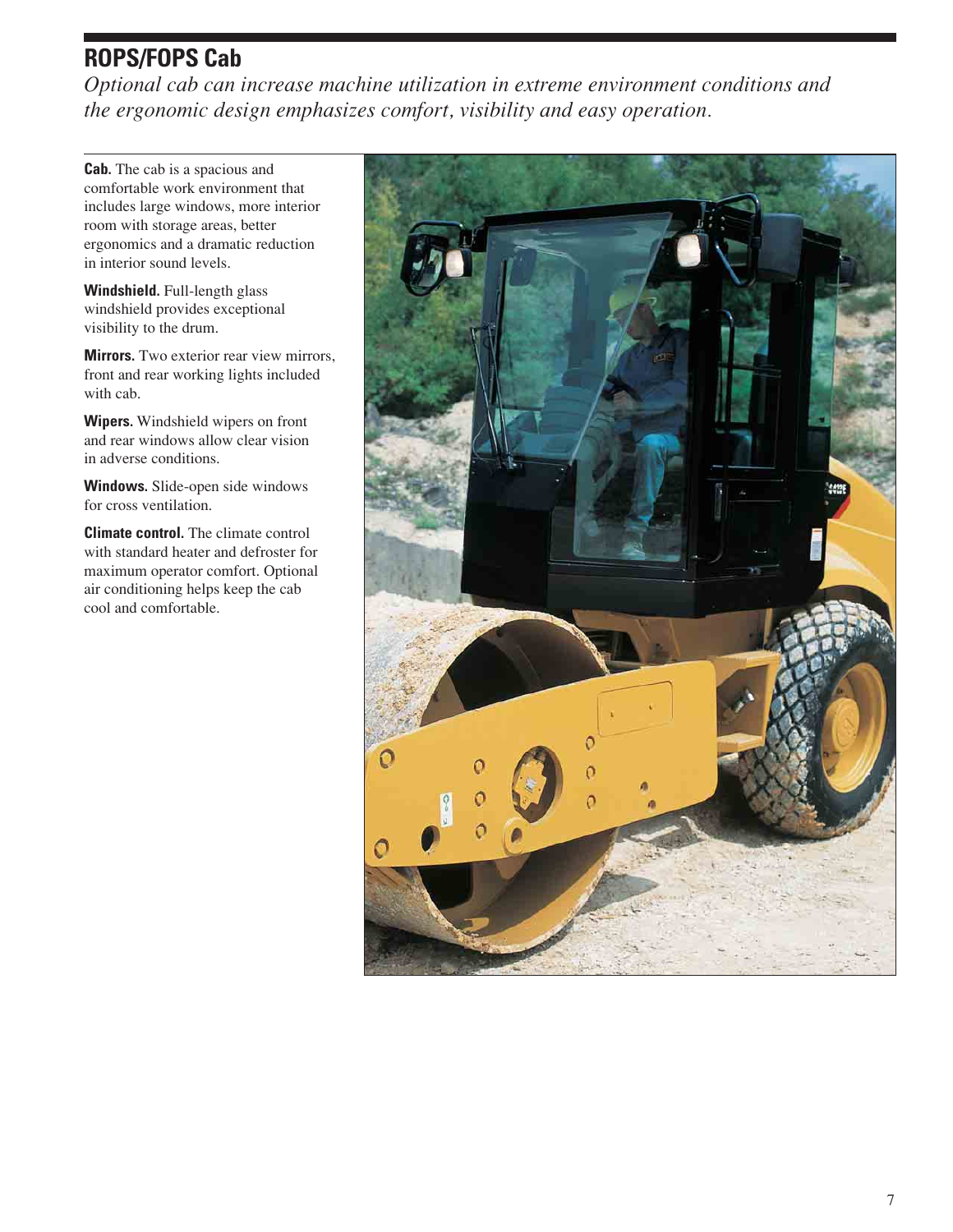# **Padfoot Shell Kit**

*Optional padfoot shell kit expands the application range of the CS423E to work in either cohesive or semi-cohesive material.*



**Shell kit.** Two-piece shell kit features a total of 84 pads with a pad height of 90 mm. Each half of the shell kit weights 453 kg and includes a special bumper for a quick conversion.

**Machine application range.** Expands machine application range to work effectively in either cohesive or semicohesive material.

**Compaction specification.** Meets compaction specification quickly with no loss in compactive performance in semi-cohesive material.

**Easy adaptation.** Kit can be quickly and easily removed or installed for adaptation to specific job conditions with no special tooling required.

## **Articulation and Oscillation Hitch**

*The hitch area, proven reliable on 500D-Series Soil Compactors, offers improved durability, reliability and simplified service.*



**Hitch area.** It is structurally reinforced and joined by two hardened steel pins for improved service life.

**Articulation pin.** Vertical articulation pin permits 37 degrees steering in either direction.

**Oscillation pin.** Horizontal oscillation pin allows up to 15 degrees drum oscillation.

**Roller bearings.** Sealed-for-life tapered roller bearings never need greasing or maintenance.

**Articulation lock.** It prevents the inadvertent articulation of machine during shipping or while performing service on the machine.

**Parts commonality.** Shares parts commonality with the Cat® 500D-Series Soil Compactors.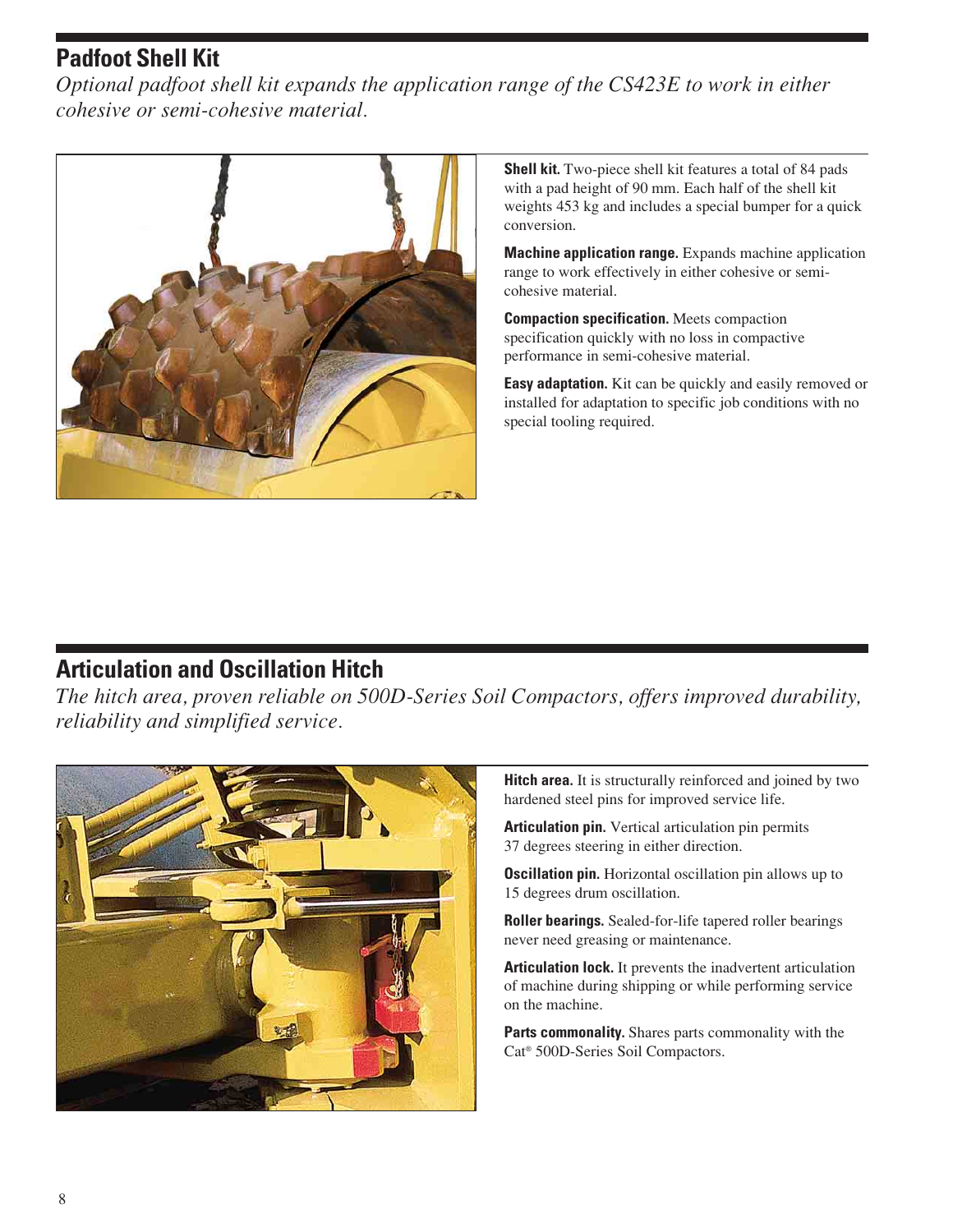## **Reliability and Serviceability**

*Reliability and serviceability are integrated into every Caterpillar machine. These important features keep your machine investment profitable.*



**Indicators.** Visual indicators allows easy check of radiator coolant, hydraulic oil tank level and air restriction indicator.

**Fiberglass hood.** One-piece fiberglass hood tilts forward for access to the engine and cooling system. Service points are accessible from ground level and are grouped on one side of the engine.

**Operator's station.** The operator's station tilts forward to allow convenient access to the hydraulic pumps.

**Bearings.** Sealed-for-life bearings in the articulation hitch never need to be greased.

**Service interval.** 3 year/3000 hour vibratory bearing lube service interval reduces maintenance.

**Hydraulic test ports.** Quick connect hydraulic test ports simplify system diagnostics.

**Electrical wiring.** The electrical wiring is color-coded and numbered to simplify troubleshooting.

**All-weather connectors.** Nylon braided wrap and all-weather connectors ensure electrical system integrity.

**Caterpillar batteries.** Maintenance-free Caterpillar batteries are mounted in the rear of the machine and are protected by the engine hood. Caterpillar batteries are specifically designed for maximum cranking power and protection against vibration.

**Simple fluid collection.** S•O•S<sup>SM</sup> (Scheduled Oil Sampling) ports allow for simple fluid collection of engine oil, engine coolant and hydraulic oil.

**Hose routing.** Secure hose routing with polyurethane routing blocks to reduce rubbing and increase service life.

**Reman parts.** Factory reman parts are a cost-effective and reliable solution to keep your machines productive. Caterpillar offers a large choice of Reman components including hydraulic pumps and motors.



*The one-piece fiberglass hood tilts for exceptional access to the engine and cooling system. Service points are accessible from ground level and are grouped on one side of the engine.*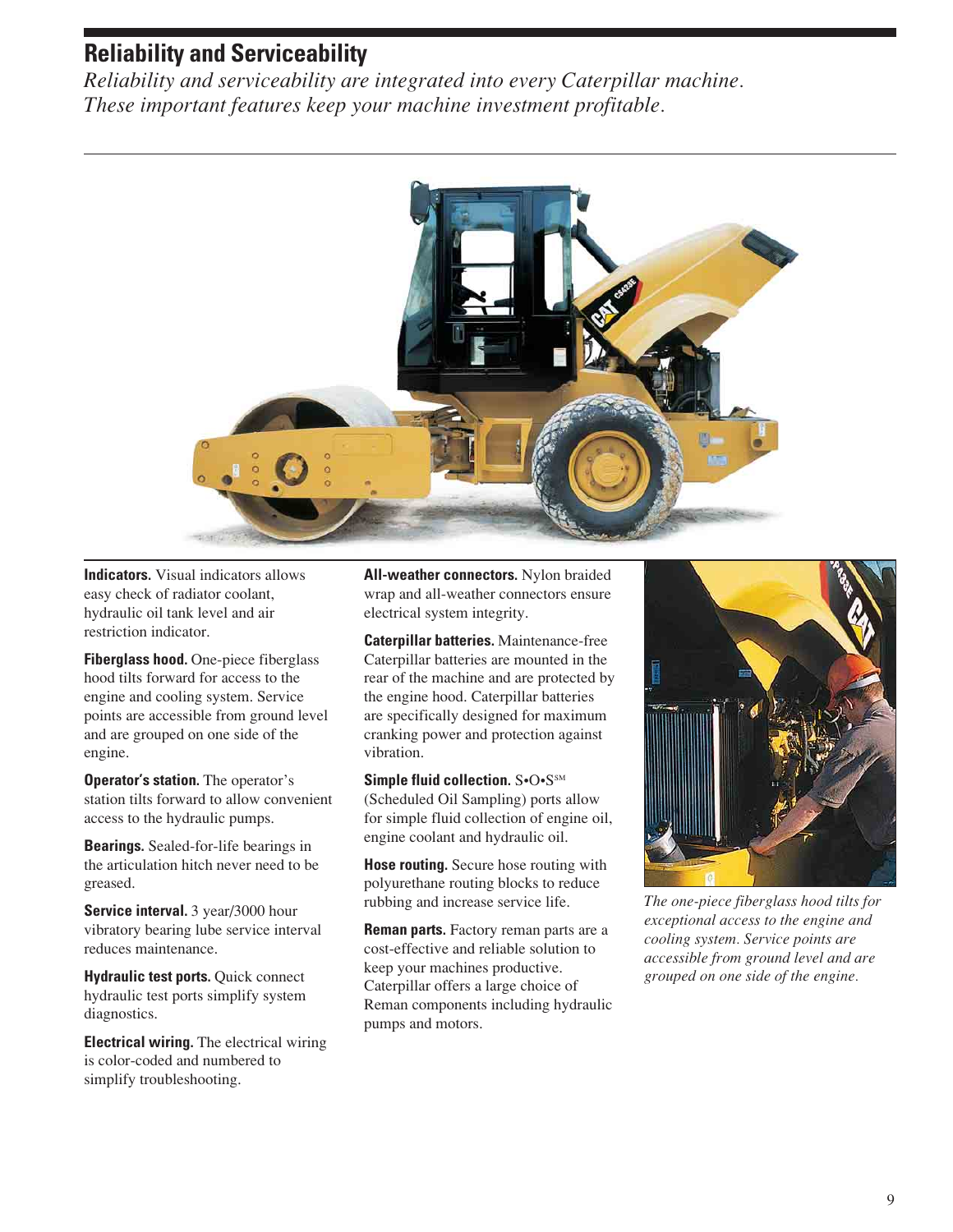## **Engine**

Four-stroke, four cylinder Caterpillar 3054C diesel engine. It meets EU Stage II emission requirements. Equipped with a spark arresting muffler.

| Ratings at 2200 rpm | kW | hp |
|---------------------|----|----|
| Gross power         | 62 | 83 |
| Net Power           |    |    |
| EEC 80/1269         | 59 | 80 |
| <b>ISO 9249</b>     |    |    |

Net power advertised is the power available at the flywheel when the engine is equipped with fan, air cleaner, muffler and alternator. All models feature a dual-element, dry-type air cleaner with visual restriction indicator.

#### **Dimensions**

| <b>B</b> ore  | $105 \text{ mm}$ |
|---------------|------------------|
| <b>Stroke</b> | $127 \text{ mm}$ |
| Displacement  | 4.4 liters       |

## **Transmission**

Two variable displacement piston pumps supply pressurized flow to two dual displacement piston motors. One pump and motor drives the drum propel system while the other pump and motor drives the rear wheels.

The two-pump system ensures equal flow to the drive motors regardless of the operating conditions. In case the drum or wheels lose traction, the other motor can still build additional pressure to provide added torque.

The drive motors have two swashplate positions allowing operation at either maximum torque for compaction and gradeability or maximum speed for moving around the job site. A rocker switch at the operator's console triggers an electric over hydraulic control to change speed ranges.

Speed changes can be made without stopping. A single propel lever located on the control console provides smooth hydrostatic control of the machine's infinitely variable speeds in both forward and reverse.

#### **Speeds (forward and reverse):**

| Low range                              | $5.5$ km/h  |
|----------------------------------------|-------------|
| High range                             | $11.5$ km/h |
| Gradeability with or without vibration |             |

(subject to underfoot conditions) 44%

**Operator and Machine Protective Equipment**

**Backup Alarm** – 112 dB(A) alarm sounds whenever the machine is in reverse. The backup alarm has three sound levels that can be changed with a switch located on the alarm.

**Seat Belt** – 76 mm wide seat belt is standard.

## **Sound**

**Operator Sound.** The operator sound level measured according to the procedures specified in ISO6394 is 78 dB(A), for cab offered by Caterpillar, when properly installed and maintained and tested with the doors and windows closed.

**Exterior Sound.** The labeled spectator sound power level measured according to the test procedures and conditions specified in 2000/14/EC is 109 dB(A).

## **Service Refill Capacities**

|                             | Liters             |  |
|-----------------------------|--------------------|--|
| Fuel tank                   | 160                |  |
| Full fuel capacity          | 153                |  |
| Cooling system              | 18                 |  |
| Crankcase                   | 6.8                |  |
| Eccentric weight housing    | 12                 |  |
| Limited slip axle           | 15.9               |  |
| Planetary gear reducers     | 2.3                |  |
| Hydraulic system            | 60                 |  |
| Hydraulic filtration system |                    |  |
| (pressure type)             | 15 micron absolute |  |

## **Final Drives and Axle**

Final drive is hydrostatic with gear reducer to the drum and hydrostatic with differential and planetary gear reduction to each wheel.

#### **Axle:**

Heavy-duty fixed rear axle with a limited slip differential for smooth and quiet torque transfer. Axle width 1.27 m

## **Tires:**

378 mm x 610 mm (14.9 x 24) 6-ply flotation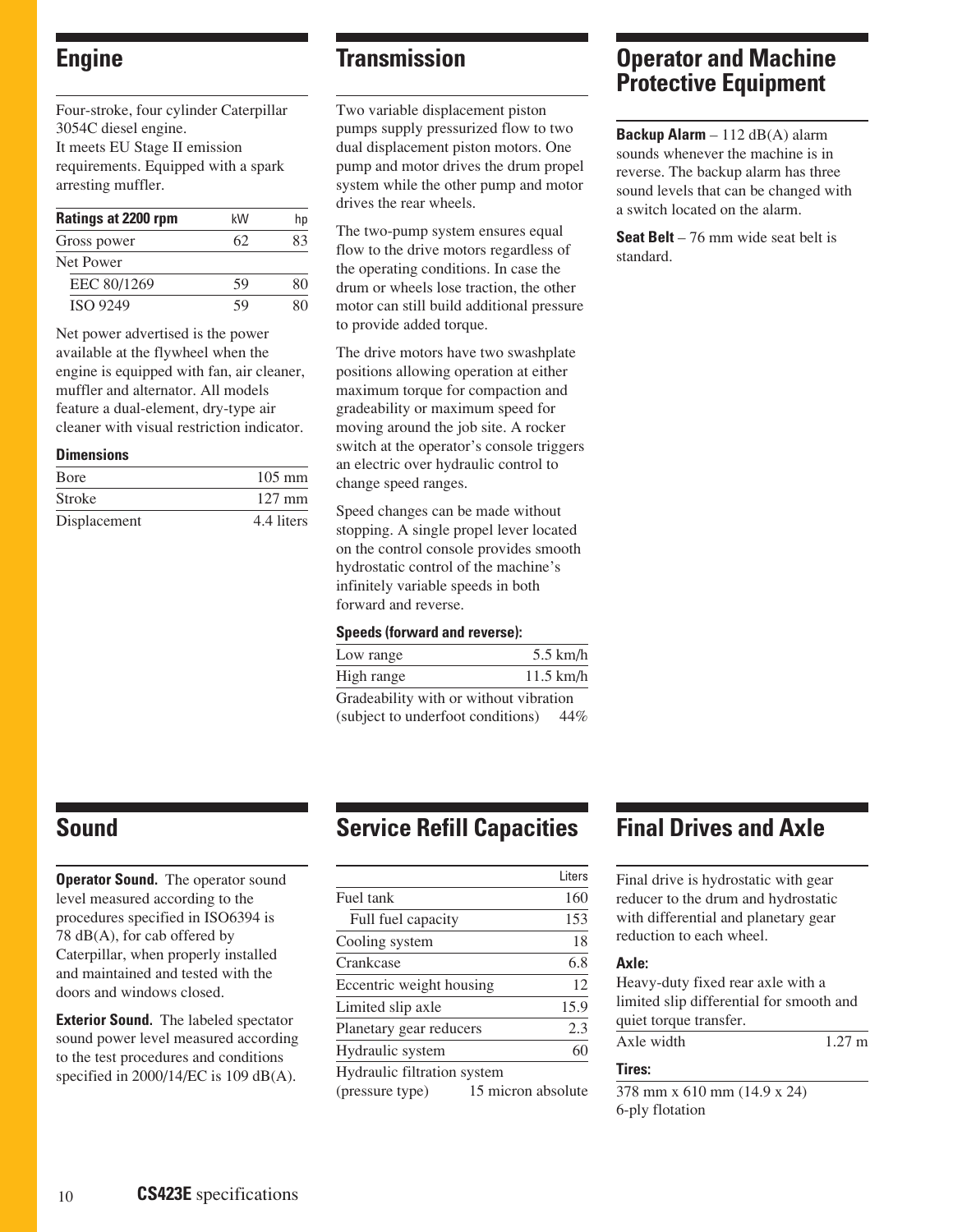## **Steering**

A priority-demand hydraulic powerassist steering system provides smooth low-effort steering. The system always receives the power it needs regardless of other hydraulic functions.

#### **Minimum turning radius:**

| Inside                    | $3.05 \text{ m}$ |
|---------------------------|------------------|
| Outside                   | $4.73 \text{ m}$ |
| <b>Steering angle:</b>    |                  |
| (each direction)          | $37^\circ$       |
| <b>Oscillation angle:</b> |                  |
| (each direction)          |                  |

#### **Hydraulic system:**

Two 64 mm bore, double-acting cylinders powered by a gear-type pump.

## **Brakes**

Brake system meets EN 500-1995.

#### **Service brake features**

■ Closed-loop hydrostatic drive system provides dynamic braking during operation.

#### **Secondary brake features\***

- Spring-applied/hydraulicallyreleased multiple disc type brakes mounted on the drum drive gear reducer and within the rear axle. Secondary brakes are activated by a button on the operator's console, loss of hydraulic pressure in the brake circuit or when the engine is shut down. A brake interlock system prevents driving through the secondary brakes.
- All machines sold within European Union are equipped with a brake release pump which allows the manual release of the secondary brake system for towing the machine.

## **Vibratory System**

| Drum diameter (over drum)    | 1225 mm         |
|------------------------------|-----------------|
| Drum width                   | 1700 mm         |
| Drum shell thickness         | $25 \text{ mm}$ |
| Eccentric weight drive       | Hydrostatic     |
| Frequency                    |                 |
| Standard                     | 31.9 Hz         |
| Optional                     | 23.3-31.9 Hz    |
| Nominal Amplitude            |                 |
| High                         | $1.67$ mm       |
| Low                          | $0.84$ mm       |
| Centrifugal Force at 31.9 Hz |                 |
| High Amplitude               | 134 kN          |
| Low Amplitude                | 67 kN           |
| Weight at Drum               |                 |
| $CS423E*$                    | 3410 kg         |
| Linear Force Static**        |                 |
| $CS423E*$                    | 20.3 kg/cm      |

\* With ROPS/FOPS Cab

\*\* Meets NFP 98736 class: VM2

## **Instrumentation**

Alternator Light, Hour Meter, Fuel Gauge, Horn, Audible Warning Horn for the: Low Engine Oil Pressure Light, High Engine Coolant Temperature Light, High Hydraulic Oil Temperature Light, Low Charge Pressure Light.

## **Frame and Drum Yoke**

Fabricated from heavy gauge steel plate and rolled sections and joined to the drum yoke at the articulation pivot. Articulation area is structurally reinforced and joined by hardened steel pins. Sealed-for-life hitch bearings never need maintenance.

## **Electrical**

The 24-volt electrical system consists of two maintenance-free Caterpillar batteries, color-coded and numbered wiring wrapped in nylon braid. The starting system provides 750 cold cranking amps (cca). The system includes a 55-amp alternator.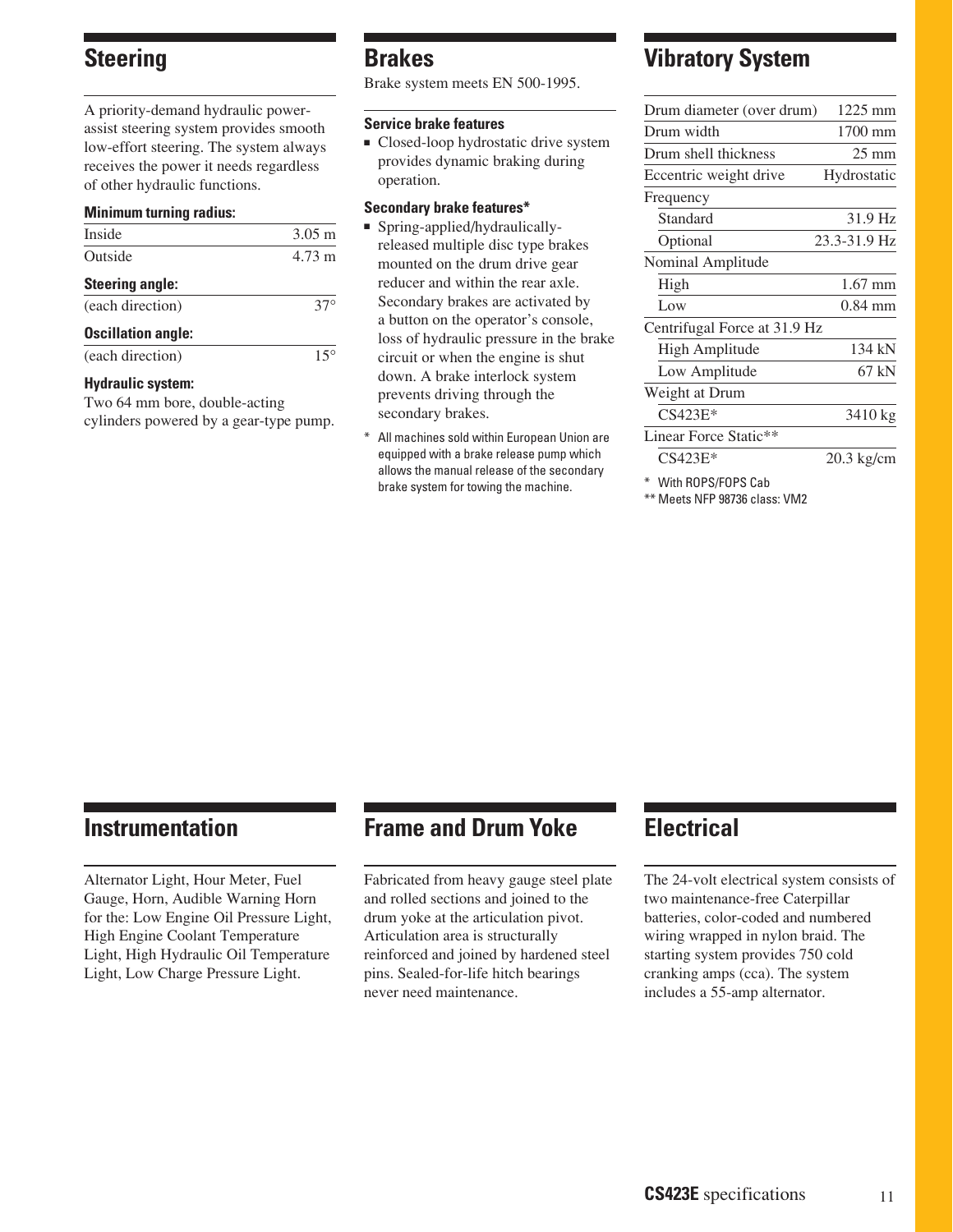# **Dimensions**

All dimensions are approximate.



|                                | <b>CS423E</b>     |                                  | <b>CS423E</b> |
|--------------------------------|-------------------|----------------------------------|---------------|
| <b>A</b> Operating length      | 4960 mm           | <b>F</b> Drum diameter           | $1221$ mm     |
| <b>C</b> Maximum machine width | 1800 mm           | <b>G</b> Height at ROPS/FOPS Cab | $2970$ mm     |
| Outside turning radius         | 4730 mm           | <b>H</b> Ground clearance        | $403$ mm      |
| Inside turning radius          | 3050 mm           | <b>J</b> Curb clearance          | 375 mm        |
| <b>D</b> Compaction width      | 1676 mm           | <b>K</b> Wheelbase               | $2600$ mm     |
| <b>E</b> Width over tires      | $1650 \text{ mm}$ |                                  |               |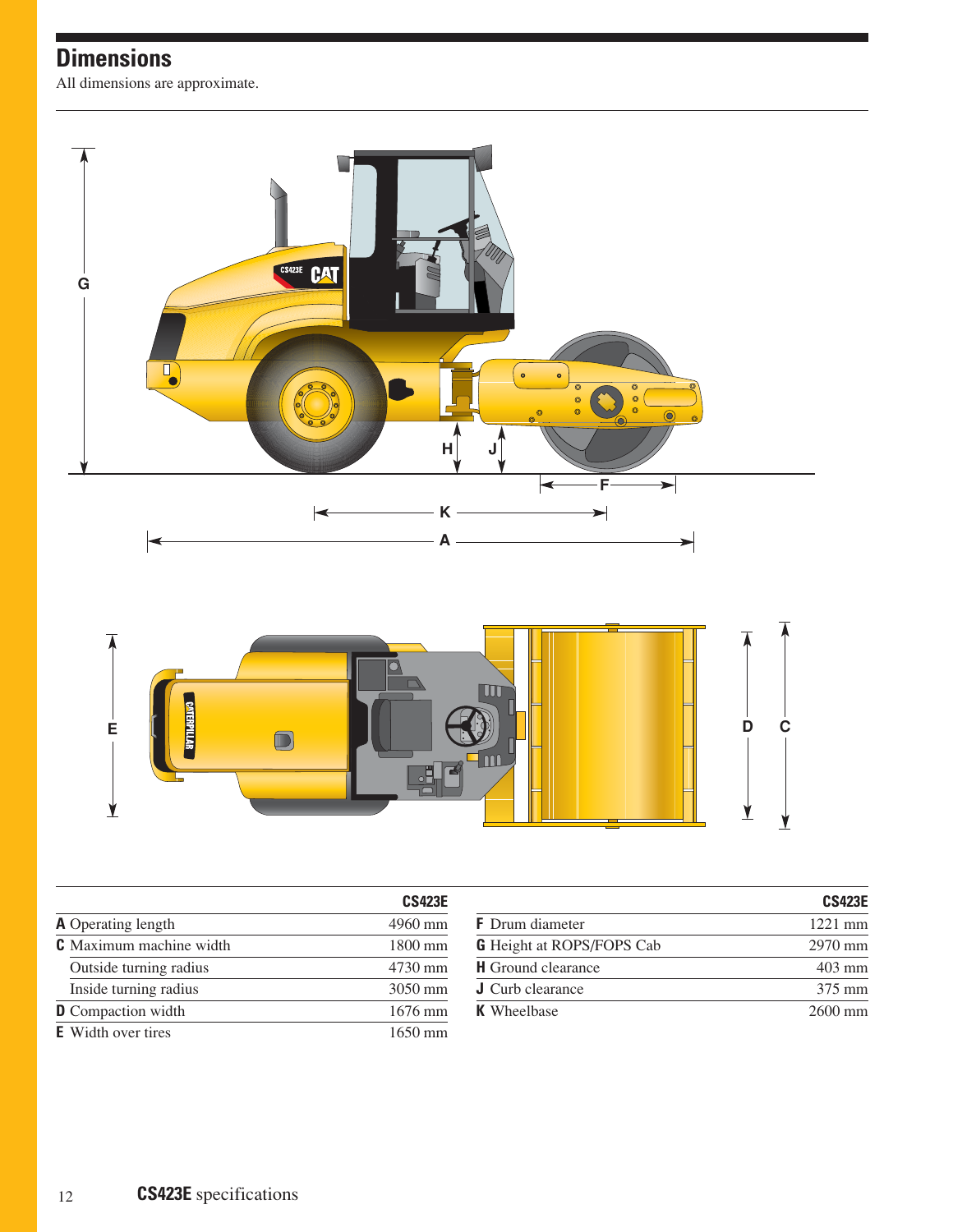# **Operating Weights**

Weights include lubricants, coolant, full fuel and hydraulic tanks and a 80 kg operator. All weights are approximate.

| <b>Machine Weights</b> |           |
|------------------------|-----------|
| with open platform     | 6515 kg   |
| with ROPS/FOPS canopy  | $6745$ kg |
| with ROPS/FOPS cab     | 6990 kg   |
| <b>Weight at Drum</b>  |           |
| with open platform     | 3360 kg   |
| with ROPS/FOPS canopy  | 3410 kg   |
| with ROPS/FOPS cab     | 3510 kg   |

## **Total Customer Support System**

**Parts availability** – most parts on dealer's shelf when you need them. Computer-controlled, emergency search system backup.

**Parts stock lists** – dealer helps you plan on-site parts stock to minimize your parts investment while maximizing machine availability.

#### **Machine management services** –

effective preventive maintenance programs, cost-effective repair options, customer meetings, operator and mechanic training.

**Remanufactured parts** – pumps and motors, engines, fuel system and charging system components available from dealer at 20-50% of new part cost.

**Service capability** – dealer's shop or fast field service by trained technicians using latest tools and technology.

**Literature support** – easy-to-use parts books, operation and maintenance manuals and service manuals to help you get maximum value from Caterpillar equipment.

**Flexible financing** – your dealer can arrange attractive financing on the entire line of Caterpillar equipment. Terms structured to meet cash flow requirements. See how easy it is to own, lease or rent Cat equipment.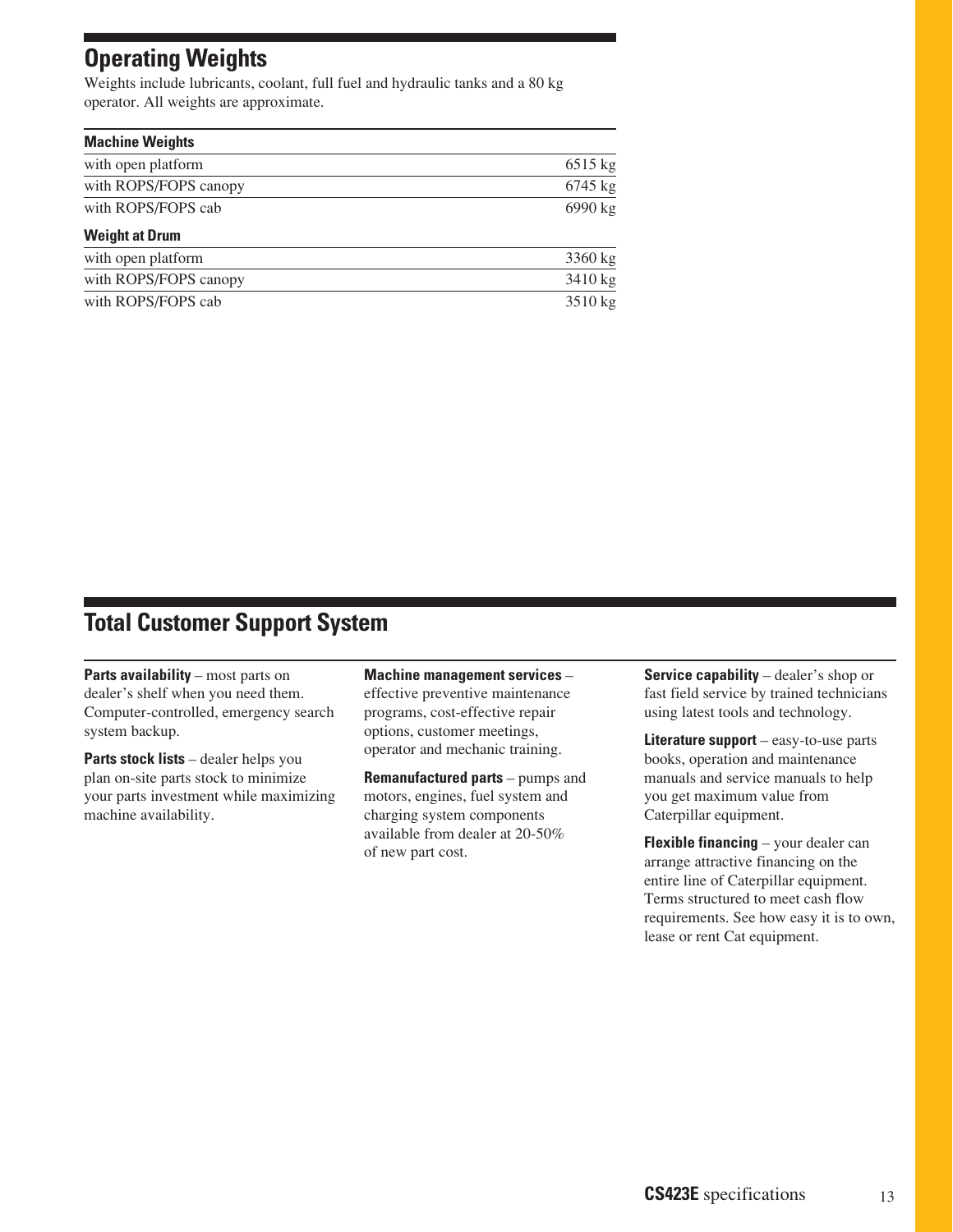# **Value Analysis**

## **Gradeability**

- Unique dual pump propel system provides field-proven and industryleading grade climbing, machine control and tractive power.
- Drum and wheel drive results in excellent tractive effort.
- Separate propel systems outperform flow-dividers.

## **Productivity**

- Pod-style vibratory system provides high compactive effort and features numerous serviceability advantages to keep the machine productive.
- The Cat 3054C engine is matched to machine weight and application demands.
- High dynamic force helps get density in the fewest number of passes.
- Large pad face area and pad height on the CS423E shell kit option get density deeper in the lift.
- High working speed increases productivity.

## **Serviceability**

- The one-piece fiberglass hood tilts forward for easy access to daily maintenance points.
- Parts commonality makes servicing easier.
- 3 year/3000 hour vibratory bearing lube service interval keeps maintenance to a minimum and maximizes production.
- Daily check points are accessible from ground level.
- The operator's platform tilts forward for better hydraulic component access.
- The articulation hitch area features sealed-for-life bearings that never need maintenance.

#### **Versatility**

- Standard dual amplitude expands the compactor's application range.
- The large spread between high and low centrifugal force makes it easier to tailor the compactive effort to density specifications.
- The high traction propel system means the machine can go more places.
- The optional padfoot shell kit makes the CS423E an extremely adaptable machine to either cohesive or semicohesive material.

#### **Reliability**

- The patented eccentric weight system is completely sealed.
- The absence of swinging counterweights eliminates the chance for metal chips to contaminate the vibratory lubrication system or for heavy weights to wedge together.
- The O-ring face seal hydraulic connections help maintain system integrity.
- The hydraulic hoses are carefully routed and secured by polyurethane mounting blocks to prevent rubbing.
- The Cat electrical system includes two Caterpillar batteries and colorcoded and numbered wires protected by vinyl-coated nylon braid wrap.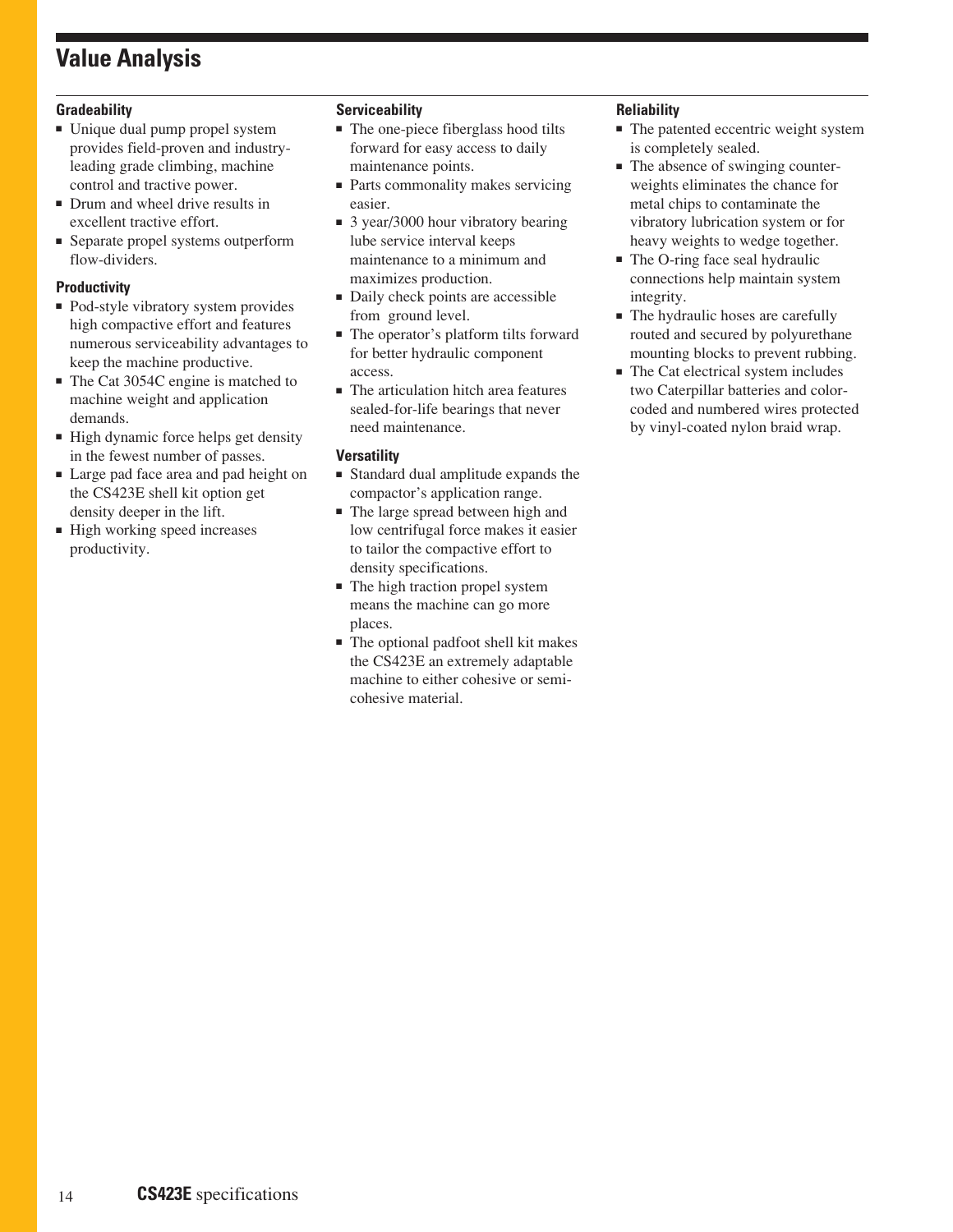# **Optional Equipment**

Some options listed may be an option in some areas and standard in others. Consult your dealer for specifics.

## **Roll Over Protective Structure/Falling Object Protective Structure**

**(ROPS/FOPS) canopy** is a two-post structure that bolts directly onto flanges welded to the operator platform. Includes two front-facing and two rearfacing working lights, handrails and a rear view mirror. The structure meets ISO 3449-1992 and ISO 3471-1994.

**ROPS/FOPS Cab** includes a cloth suspension seat, one access door, tinted safety glass windows, electric wipers front and rear, heater/defroster, two vertically sliding side windows for ventilation, two exterior rear view mirrors, two front-facing and two rearfacing working lights, interior dome light, coat hook. Cab can be ordered with or without air conditioning. Cab is fully EROPS rated and meets ISO 3449-1992 and ISO 3471-1994.

**Sun Visor** for the front windshield can be installed on machines equipped with a ROPS/FOPS cab.

**Roll-Down Sun Screen** for the rear window can be installed on machines equipped with a ROPS/FOPS cab.

#### **Operator Platform Lift Cylinder**

is available and provides a hydraulic cylinder to raise and lower the operator's platform or cab.

**Variable Frequency** is an electronic displacement control on the vibratory pump that is operated by a dial on the operator's station. Engine rpm remains constant. Frequency range from 23.3-31.9 Hz makes it easier to match frequency, amplitude and working speed to job conditions. Includes the vibratory gauge.

**Vibratory Gauge** is mounted on the console in front of the operator and displays the actual vibratory system frequency. (Standard with the variable frequency option.)

**Rotating Beacon** includes an amber beacon and mount that can be attached to machines with ROPS/FOPS canopy or ROPS/FOPS cab.

**Two-Piece Padfoot Shell Kit** bolts onto the smooth drum of CS423E. Features 90 mm high pads. Each shell half weights 453 kg and includes a special bumper for a quick conversion.

**Polyurethane Drum Scrapers** for the CS423E provide a front and rear scraper for continuous contact with the drum surface and replaces the standard steel front scraper.

**Spare Tire with Rim** is available for both the flotation tread and the traction tread.

**Recording Module** provides a visual gauge for reading worktime, machine speed, distance covered and amplitude selection.

**Traction Tires** improve traction when CS423E is equipped with Padfoot Shell Kit.

**Compaction Indicator CI 010** includes LED panel indicating compaction level with integrated LCD screen displaying travel speed and compaction meter value. Also Includes hand-held printer.

**Compactiometer ALFA 022R** includes compaction meter value dial, frequency meter dial and resonance meter value dial.